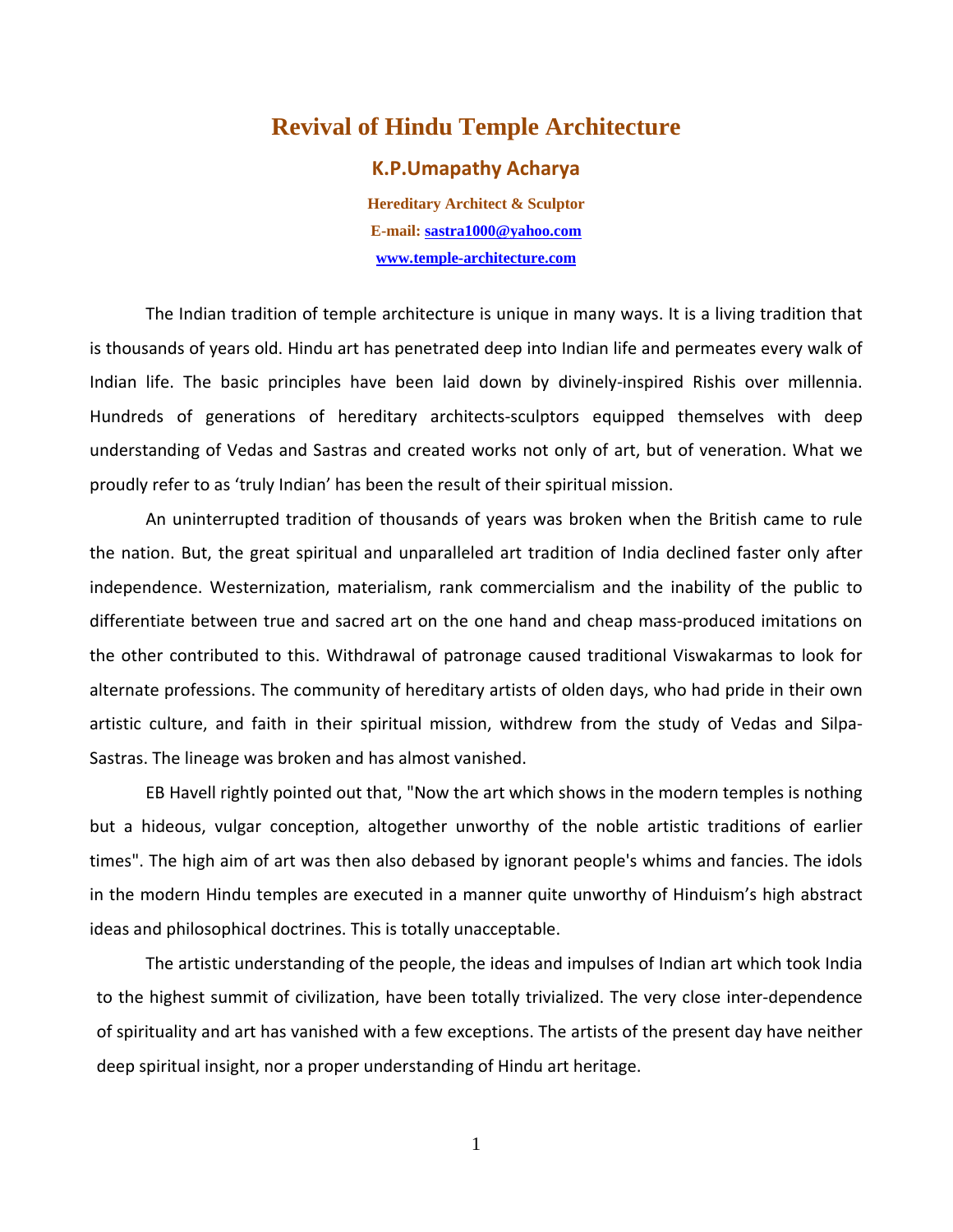Symbolism nurtured over millennia is conspicuous by its absence, and instead what are found in modern shrines are meaningless patterns born out of perverted minds. A semblance to the old ‐ feature exists, as the old methods are followed for production. But when only the methods of production are followed, without an understanding of why they are followed, then we have what can only be called a craft, and what is produced is not the sacred art for which the past was famous.

To cite an example, there are hundreds of extensive designs to the base, pillars, roofs, towers and sculpture of temple prescribed in the different Silpa texts. These designs are to be used according to the spiritual nature of the area in which the temple is to built, the presiding deity and the specific purpose for which the temple is being built. But what we find today is a random use of these designs, not keeping in mind any of the basic principles laid down.

Virtually no attempt has been made to understand, appreciate and value the foundations of Hindu art and metaphysics. These days, it has become extremely rare to see a new temple being built, that shows that the architect‐sculptor has understood these foundations.

Thousands of magnificent, splendid and neglected temples in India could reveal their secrets to modern Indians. But what we see painfully is the merciless attack on them in the name of renovation by employing cheap labor and cheap materials. The thousands of year's old uninterrupted tradition had been contemptuously broken. It is a loss to civilization.

The intellectual and social condition of our time is no way analogous to that which had given them birth in ancient India. There is virtually no scope for present day laborers to understand the motives, ideas, philosophy and inherent creative powers contained in the Silpa Sastras and the Indian art heritage. Indian traditional art is not taught in any systematic manner as the olden days. Most of the modern temple builders are learning the work in the commercial workshops which are remote from the spirit of Indian art. Art for these laborers is less real than it is for ordinary Indian society; it brings no beauty into their lives, and has no spiritual influence on their souls.

It is not merely a question of taste that is involved in the revival of art tradition, but a question of revival of our spiritual and intellectual values. What Coomaraswamy said more than seventy years ago, still has its validity. He observed: "It may be said without fear of contradiction that our present poverty, quantitative and qualitative, in works of art, in competent artists, and ineffective connoisseurship is unique in the history of the world, and that in all these respects the present day

2